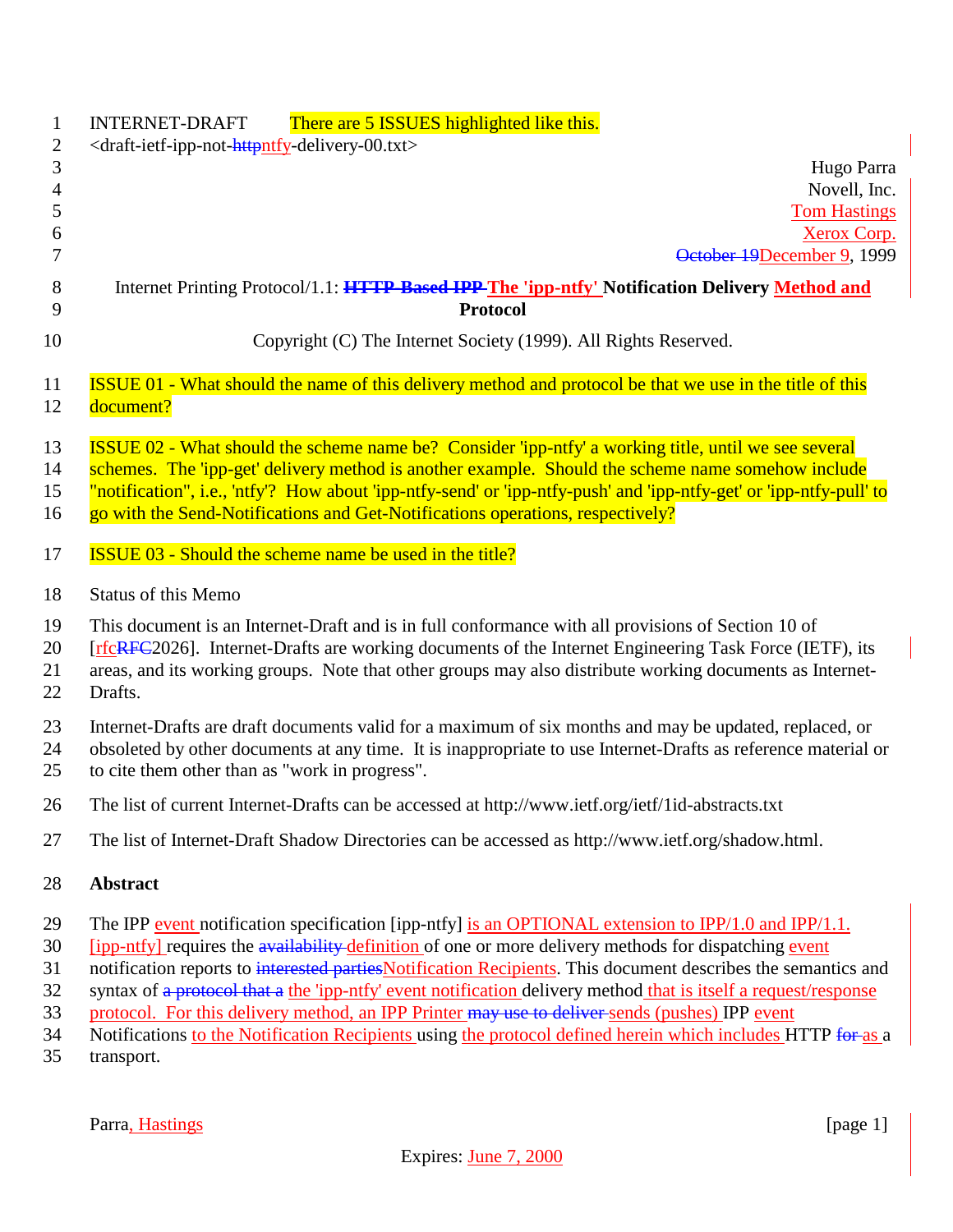- The full set of IPP documents includes:
- Design Goals for an Internet Printing Protocol [RFC2567]
- Rationale for the Structure and Model and Protocol for the Internet Printing Protocol [RFC2568]
- Internet Printing Protocol/1.1: Model and Semantics (this document)
- Internet Printing Protocol/1.1: Encoding and Transport [ipp-pro]
- Internet Printing Protocol/1.1: Implementer's Guide [ipp-iig]
- Mapping between LPD and IPP Protocols [RFC2569]
- 

The "Design Goals for an Internet Printing Protocol" document takes a broad look at distributed printing

- functionality, and it enumerates real-life scenarios that help to clarify the features that need to be included
- in a printing protocol for the Internet. It identifies requirements for three types of users: end users,
- 47 operators, and administrators. It calls out a subset of end user requirements that are satisfied in IPP/1.0. A
- few OPTIONAL operator operations have been added to IPP/1.1.
- The "Rationale for the Structure and Model and Protocol for the Internet Printing Protocol" document
- describes IPP from a high level view, defines a roadmap for the various documents that form the suite of
- IPP specification documents, and gives background and rationale for the IETF working group's major
- decisions.
- The "Internet Printing Protocol/1.1: Encoding and Transport" document is a formal mapping of the abstract
- operations and attributes defined in the model document onto HTTP/1.1 [RFC2616]. It defines the
- encoding rules for a new Internet MIME media type called "application/ipp". This document also defines
- 56 the rules for transporting over HTTP a message body over HTTP whose Content-Type is "application/ipp".
- This document defines a new scheme named 'ipp' for identifying IPP printers and jobs.
- The "Internet Printing Protocol/1.1: Implementer's Guide" document gives insight and advice to
- implementers of IPP clients and IPP objects. It is intended to help them understand IPP/1.1 and some of the
- considerations that may assist them in the design of their client and/or IPP object implementations. For
- example, a typical order of processing requests is given, including error checking. Motivation for some of
- the specification decisions is also included.
- The "Mapping between LPD and IPP Protocols" document gives some advice to implementers of gateways
- between IPP and LPD (Line Printer Daemon) implementations.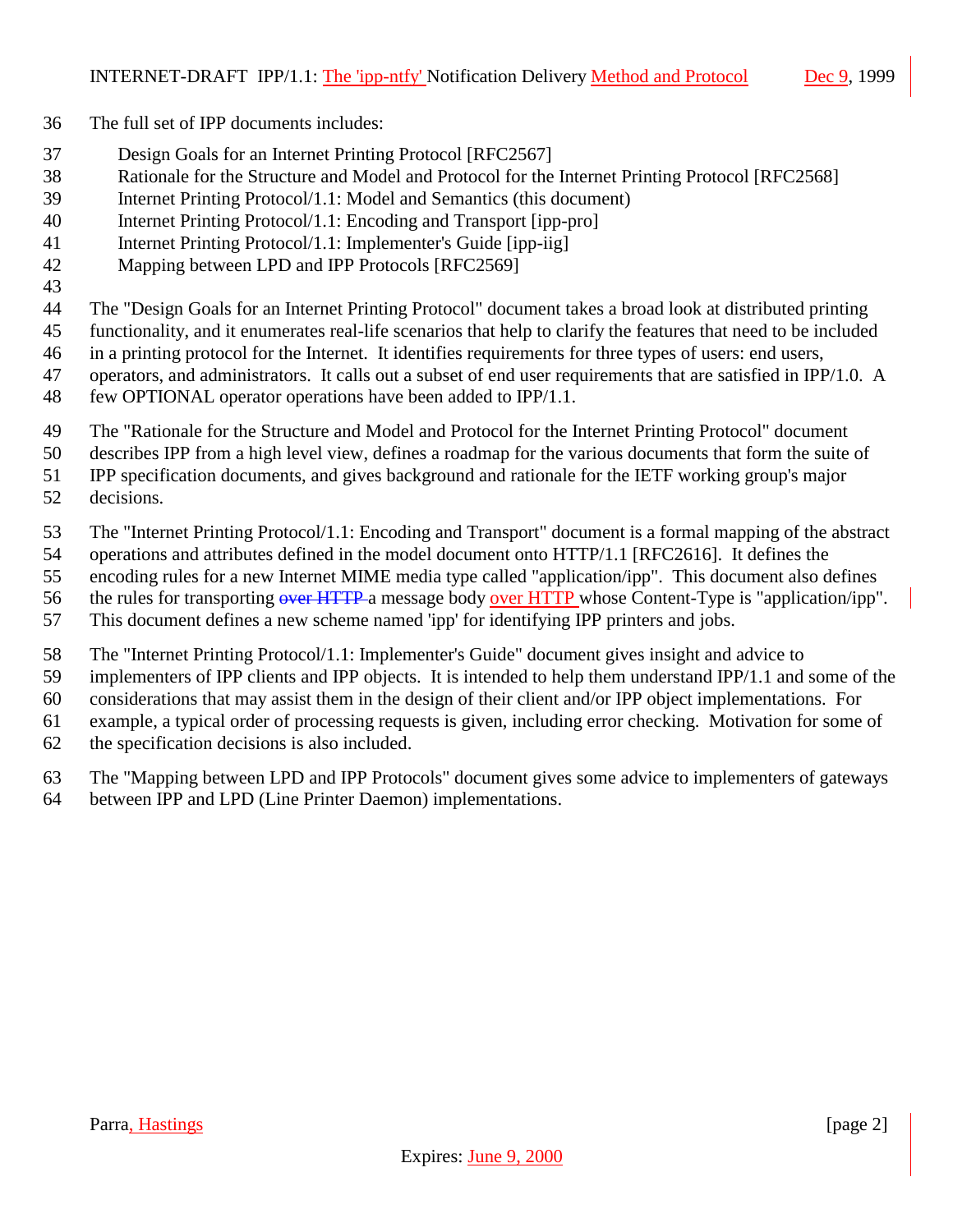| 65                               |                          |  |
|----------------------------------|--------------------------|--|
| 66                               | <b>Table of Contents</b> |  |
| 67                               | 1                        |  |
| 68                               | $\overline{2}$           |  |
| 69                               | 3                        |  |
| 70<br>71<br>72<br>73<br>74       | 4.1.1<br>4.1.2           |  |
| 75<br>76<br>77<br>78<br>79<br>80 | 5<br>5.1<br>5.2<br>5.2.3 |  |
| 81                               | 6                        |  |
| 82                               | 7                        |  |
| 83                               | 8                        |  |
| 84<br>85                         | 9<br>9.1                 |  |
| 86                               | 10 <sup>1</sup>          |  |
| 87                               | 11                       |  |
| 88                               |                          |  |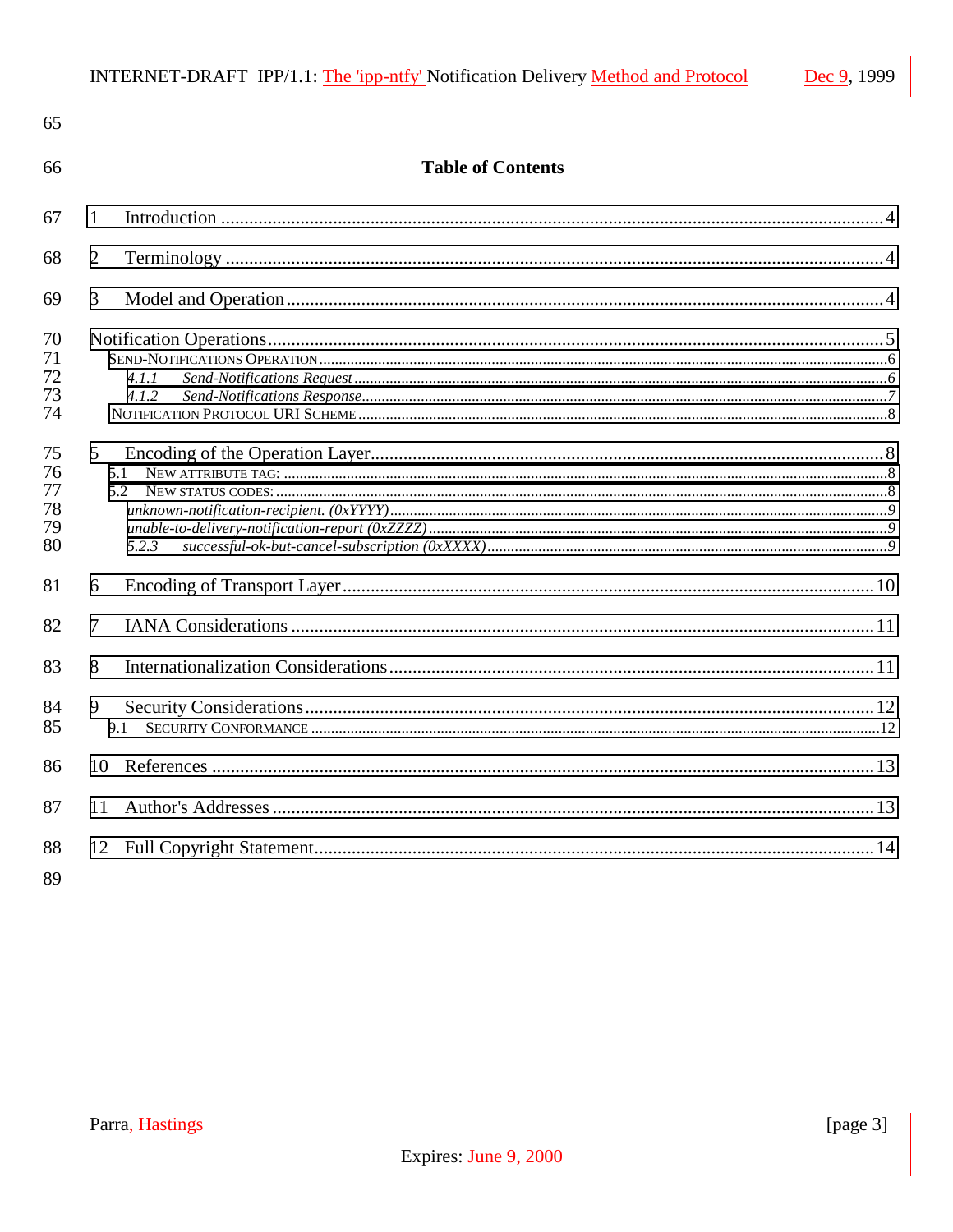<span id="page-3-0"></span>

## **1 Introduction**

- 92 IPP pPrinters that support the OPTIONAL IPP event notification extension [ipp-ntfy] either a) accept, store,
- and use notification Subscriptions to generate notification reports and implement one or more delivery methods for notifying interested parties, or b) support a subset of these tasks and farm out the remaining
- 95 tasks to a Notification Delivery Service. The protocol 'ipp-ntfy' event notification delivery method specified
- in this document is itself a request/response protocol that may be used in a variety of notification scenarios.
- 97 Its primary intended use is for IPP  $\frac{P}{P}$  rinters to send (push) event notifications to  $\frac{P}{P}$  Notification  $\frac{P}{P}$  Recipients
- 98 using the IPP Send-Notifications operation over HTTP. However, it may also be used by IPP  $\frac{1}{P}$ Printers to
- 99 send notification to Notification Services and by Notification Delivery Services to send notifications to the
- Ultimate nNotification rRecipients (see [ipp-ntfy]). Furthermore, this protocol can be extended in the
- future to add other operations, such as querying a Notification Recipient for its capabilities.

# **2 Terminology**

- This document uses terms such as "attributes", "keywords", and "support". These terms have special
- meaning and are defined in the model terminology [ipp-mod] section 12.2.
- Capitalized terms, such as MUST, MUST NOT, REQUIRED, SHOULD, SHOULD NOT, MAY, NEED
- NOT, and OPTIONAL, have special meaning relating to conformance. These terms are defined in [ipp-
- mod] section 12.1 on conformance terminology, most of which is taken from RFC 2119 [RFC2119].
- This section defines the following additional terms that are used throughout this document:
- REQUIRED: if an implementation supports the extensions described in this document, it MUST 110 support a REQUIRED feature.
- **OPTIONAL:** if an implementation supports the extensions described in this document, it MAY support 112 an OPTIONAL feature.
- Event Notification (Notification for short) See [ip-ntfy]
- Notification Source See [ipp-ntfy]
- Notification Recipient See [ipp-ntfy]
- Subscription object See [ipp-ntfy]
- Ultimate Notification Recipient See [ipp-ntfy]

# **3 Model and Operation**

- In the IPP Notification Model [ipp-ntfy], one or more Per-Job Subscriptions can be supplied in the Job
- Creation operation or OPTIONALLY as subsequent Create-Job-Subscription operations; one Per-Printer
- Subscription can be supplied in the Create-Printer operation. The client that creates these Subscription
- objects becomes the owner of the Subscription object.
- 123 When creating each Subscription object, the client supplies the "notify-recipient" (uri) attribute. The
- "notify-recipient" attribute specifies both a single Notification Recipient that is to receive the Notifications

Parra, Hastings [page 4]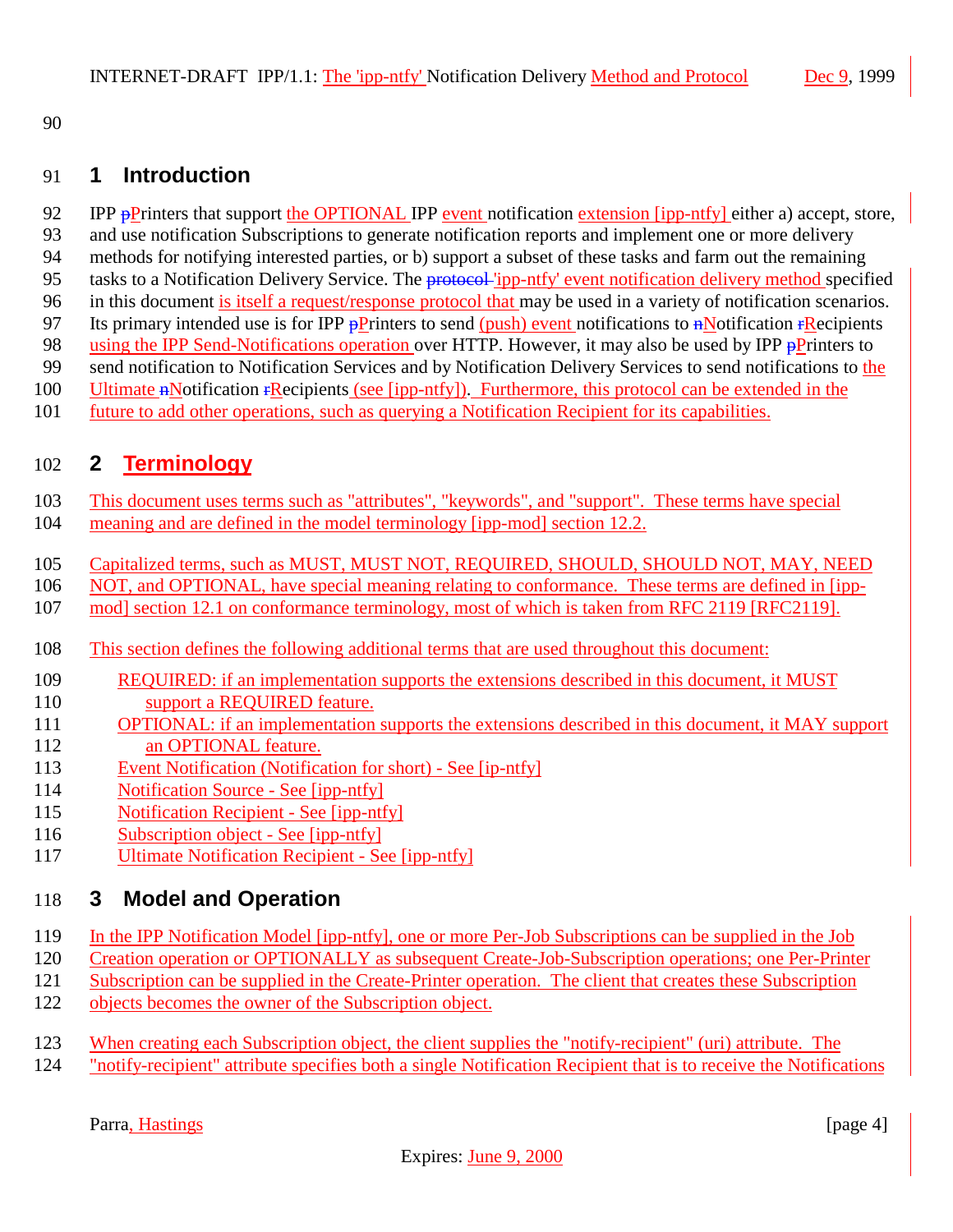- <span id="page-4-0"></span>125 when subsequent events occur and the method for notification delivery that the IPP Printer is to use. For
- 126 the Notification delivery method defined in this document, the notification method is 'ipp-ntfy' and the rest
- 127 of the URI is the address of the Notification Recipient to which the IPP Printer will send the Send-
- 128 Notifications operations using HTTP as a transport.
- 129 The 'ipp-ntfy' event notification delivery method defined in this document is also HTTP-Based IPP
- 130 Notification Protocol, hereafter referred to as HTTP notification protocol, is a client/server protocol. The
- 131 "client" in this HTTP relationship is the Notification Source described in [ipp-ntfy] while the "server" is the
- 132 Notification Recipient. The Notification Source invokes the Send-Notifications operations supported by the
- 133 'ipp-ntfy' HTTP notification protocol to communicate IPP event Notification contents to the Notification
- 134 Recipient. The Notification Recipient only conveys information to the Notification Source in the form of
- 135 responses to the operations initiated by the Notification Source.
- 136 HTTP notification All requests defined for this protocol will be issued as HTTP POST operations and their
- 137 corresponding HTTP notification responses will be returned in the responses to those HTTP POST
- 138 operations. Hence, Notification Sources that implement the HTTP notification 'ipp-ntfy' delivery method
- 139 and protocol will need to include an HTTP client stack while notification recipients that implement this
- 140 protocol will need to support an HTTP server stack (see section [46](#page-9-0) for more details).

# 141 **3.14 HTTP Notification Operations**

- 142 The job of an HTTP Notification Source is to use the contents of an IPP Notification as defined in [ipp-
- 143 ntfyl to composes the information defined for an IPP Notification [ipp-ntfy] and sends it using the Sent-
- 144 Notifications operation to the invoke the appropriate HTTP notification operation and send it to the
- 145 specified HTTP Notification Recipient supplied in the Subscription object.
- 146 The HTTP 'ipp-ntfy' delivery method and notification protocol makes extensive use of the operations model
- 147 defined by IPP [rfc2566]. This includes, the use of a URI as the identifier for the target of each operation,
- 148 the inclusion of a version number, operation-id, and request-id in each request, and the definition of
- 149 attribute groups. The HTTP notification protocol Send-Notifications operation uses the Operation
- 150 Attributes group, but currently has no need for the Unsupported Attributes, Printer Object Attributes, and
- 151 Job-Object Attributes groups. However, it defines uses a new attribute group, the Notification Generic
- 152 Attributes group.
- 153 **ISSUE 04 Ok to add a "Generic Attributes" group tag to [ipp-pro]**, instead of adding a special tag for each 154 new object and/or operation that needs a different set of attributes than Job or Printer? The same issue for
- 
- 155 the Subscription object in [ipp-ntfy]. Either we define separate tags for both or use a single generic tag for
- 156 both and future objects and attribute groups.
- 157 In its 1.0 version, the HTTP 'ipp-ntfy' delivery method and notification protocol is composed of a single
- 158 operation, but may be extended in the future as needed (e.g., to find out specific capabilities of an  $\overline{HTTP}$
- 159 'ipp-ntfy' Notification listenerRecipient). The operation currently defined is Send-Notifications.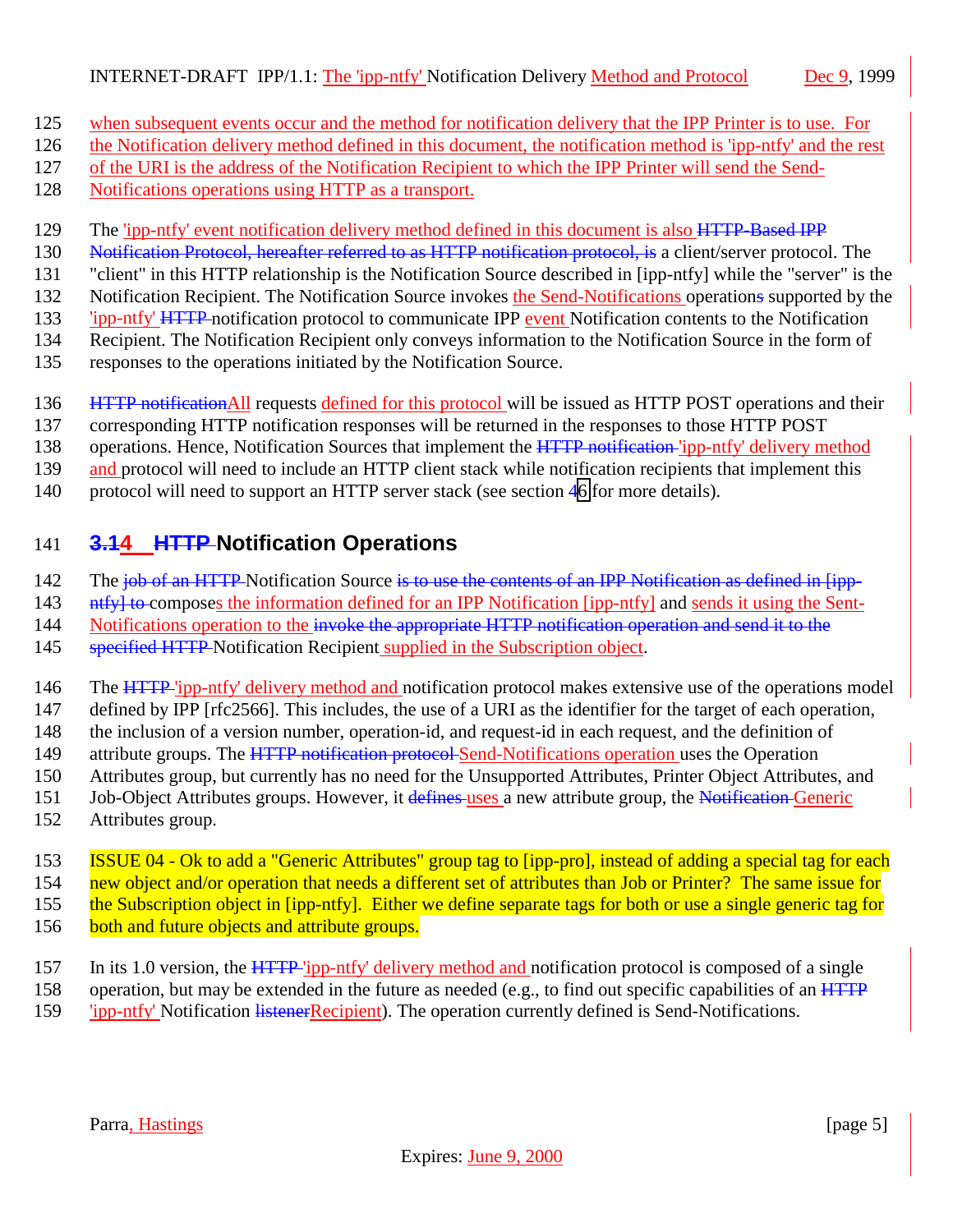#### <span id="page-5-0"></span>**4.1.14.1 Report-IppSend-Notifications Operation**

- This REQUIRED operation allows a Notification Source to send one or more Notifications to a Notification
- Recipient using HTTP. The operation has been tailored to accommodate the current definition of IPP
- Notification [ipp-ntfy].
- Both 'machine-consumable'Machine-Consumable and 'human-consumable'Human-Consumable
- 165 notifications may be sent to an HTTP a Notification Recipient through this operation.

### **3.1.1.14.1.1 Send-Notifications Request**

- The following groups of attributes are part of the Send-Notifications Request:
- Group 1: Operation Attributes
- Natural Language and Character Set:
- The "attributes-charset" and "attributes-natural-language" attributes ads defined in [rfc 2566]

- 171 section 3.1.4.1.
- Target:
- 174 The URI of the HTTP'ipp-ntfy' Notification Recipient.
- Group 2 to N: Notification Attributes

#### "human-readable-report" (text)

177 The HTTP 'ipp-ntfy' Notification Source OPTIONALLY supplies supports this attribute. AThis **attribute is a** text string generated by the IPP printer or Notification Delivery Service from the contents of the IPP Notification suitable for human consumption. If the Notification Source supports this attribute, it MUST supply this attribute if the Subscription object contains the "notify-181 text-format" (mimeMediaType) attribute. The text value of this attribute MUST be localized in the charset identified by the "notify-charset" (charset) attribute and the natural language identified by the notify-natural-language" (naturalLanguage) attribute supplied in the associated Subscription object that generates this event Notification. The format of the text value is specified by the value of the "notify-text-format" (mimeMediaType) supplied in the associated Subscription object. **ISSUE 5 - Ok to extend Notification Model to allow a single notification to have both Human**  Consumable form and Machine Consumable form when the client asks for Human Consumable 188 form by supplying the "notify-text-format" attribute rather than the Human Consumable being sent **instead or in addition to the Machine Consumable using MIME multi-part-related?**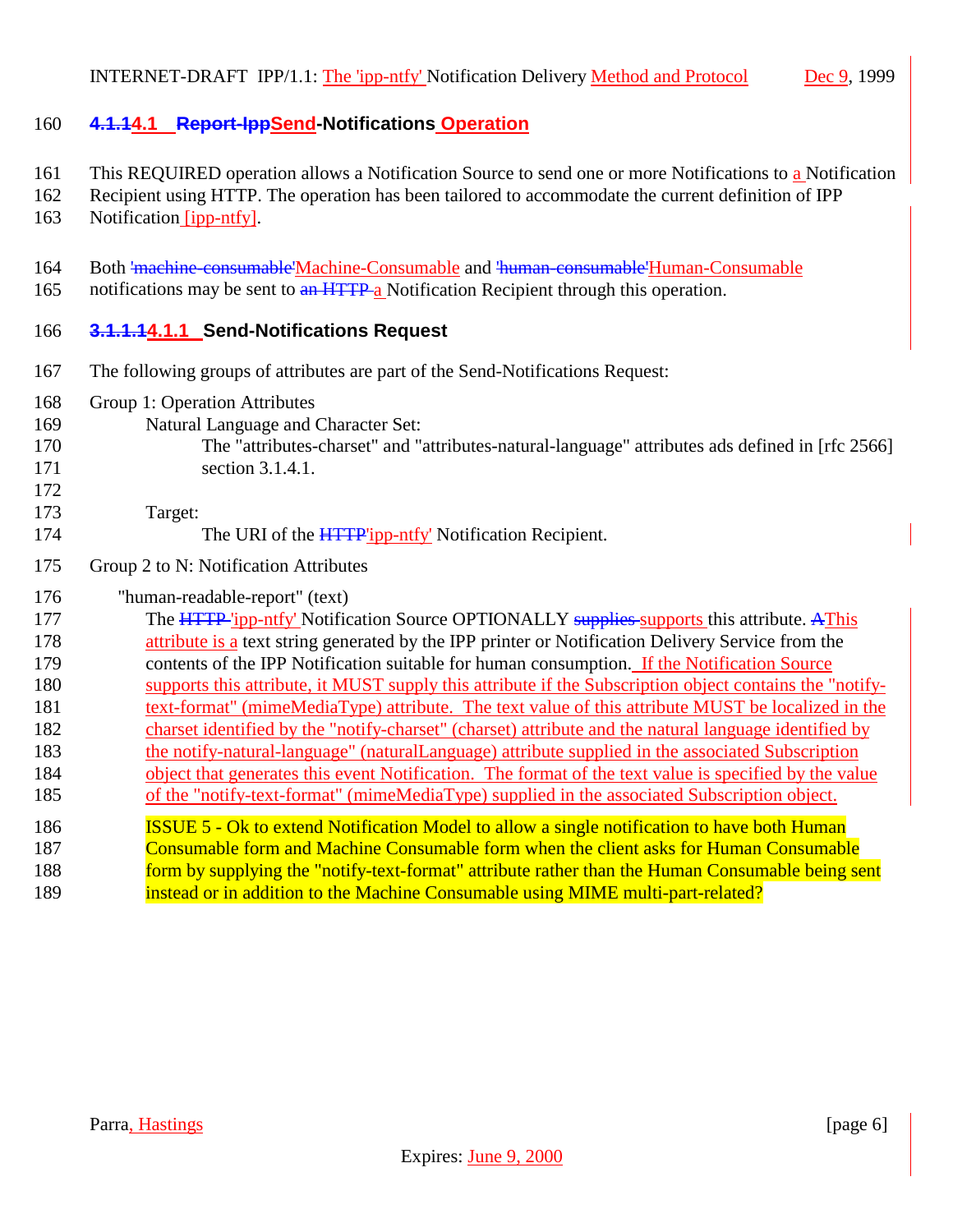<span id="page-6-0"></span>

| 190 | All of the REQUIRED attributes and any of the OPTIONAL attributes indicated in [ipp-ntfy] for a Push      |
|-----|-----------------------------------------------------------------------------------------------------------|
| 191 | event Notification, including "notify-text-format-type" (mimeMediaType), if the "human-readable-          |
| 192 | report" (text) attribute is included, so that the Notification Recipient will know the text format of the |
| 193 | "human-readable-report" (text) attribute value.                                                           |
| 194 | "version-number" (integer $(0:32767)$ )                                                                   |
| 195 | "status-code" (integer $(0:32767)$ )                                                                      |
| 196 | "request-id" (integer (0:MAX))                                                                            |
| 197 | "attributes-charset" (charset)                                                                            |
| 198 | "attributes natural language" (naturalLanguage)                                                           |
| 199 | "printer-uri" (uri)                                                                                       |
| 200 | "printer-name" $(name(127))$                                                                              |
| 201 | "job-id" (integer(1:MAX))                                                                                 |
| 202 | "job-name" (name(MAX))                                                                                    |
| 203 | "trigger-event" (type2 keyword)                                                                           |
| 204 | "trigger-time" (integer(MIN:MAX))                                                                         |
| 205 | "trigger-date-time" (dateTime)                                                                            |
| 206 | "subscription-id" (integer(1:MAX))                                                                        |
| 207 | "subscriber-user-name" (name(MAX))                                                                        |
| 208 | "subscriber-user-data" (octetString(63))                                                                  |
| 209 | "job-state" (type1 enum)                                                                                  |
| 210 | "job-state-reasons" (1setOf type2 keyword)                                                                |
| 211 | "job k octets processed" (integer(0:MAX))                                                                 |
| 212 | "job-impressions-completed" (integer(0:MAX))                                                              |
| 213 | "job-media-sheets-completed" (integer(0:MAX))                                                             |
| 214 | "job-collation-type" (type2 enum)                                                                         |
| 215 | "sheet-completed-copy-number" (integer(-2:MAX))                                                           |
| 216 | "sheet-completed-document-number" (integer(-2:MAX))                                                       |
| 217 | "impressions-interpreted" (integer(-2:MAX))                                                               |
| 218 | "impressions-completed-current-copy" (integer(-2:MAX))                                                    |
| 219 | "printer-state" (type1-enum)                                                                              |
| 220 | "printer-state-reasons" (1setOf type2 keyword)                                                            |
| 221 | "printer-is-accepting-jobs" (boolean)                                                                     |
|     |                                                                                                           |

- 222 These attributes communicate the same information as the notification attributes by the same name
- 223 described in sections 7.4, 7.5, and 7.6 of [ipp-ntfy]. The rules that govern when each individual attribute
- 224 MUST or MAY be included in this operation precisely mirror those specified in [ipp-ntfy].

### 225 **3.1.1.24.1.2 Send-Notifications Response**

226 The HTTP'ipp-ntfy' Notification Recipient returns a status code for the entire operation and one for each

227 Notification Report in the request if the operation's status code is other than "success-ok". If the  $\overline{HTTP'ipp}$ -

228 ntfy' notification listener receives a Notification report that it can't pair up with a subscription it knows

229 about, it can return an error status-code to indicate that events associated with that subscription should no

230 longer be sent to it.

Parra, Hastings [page 7]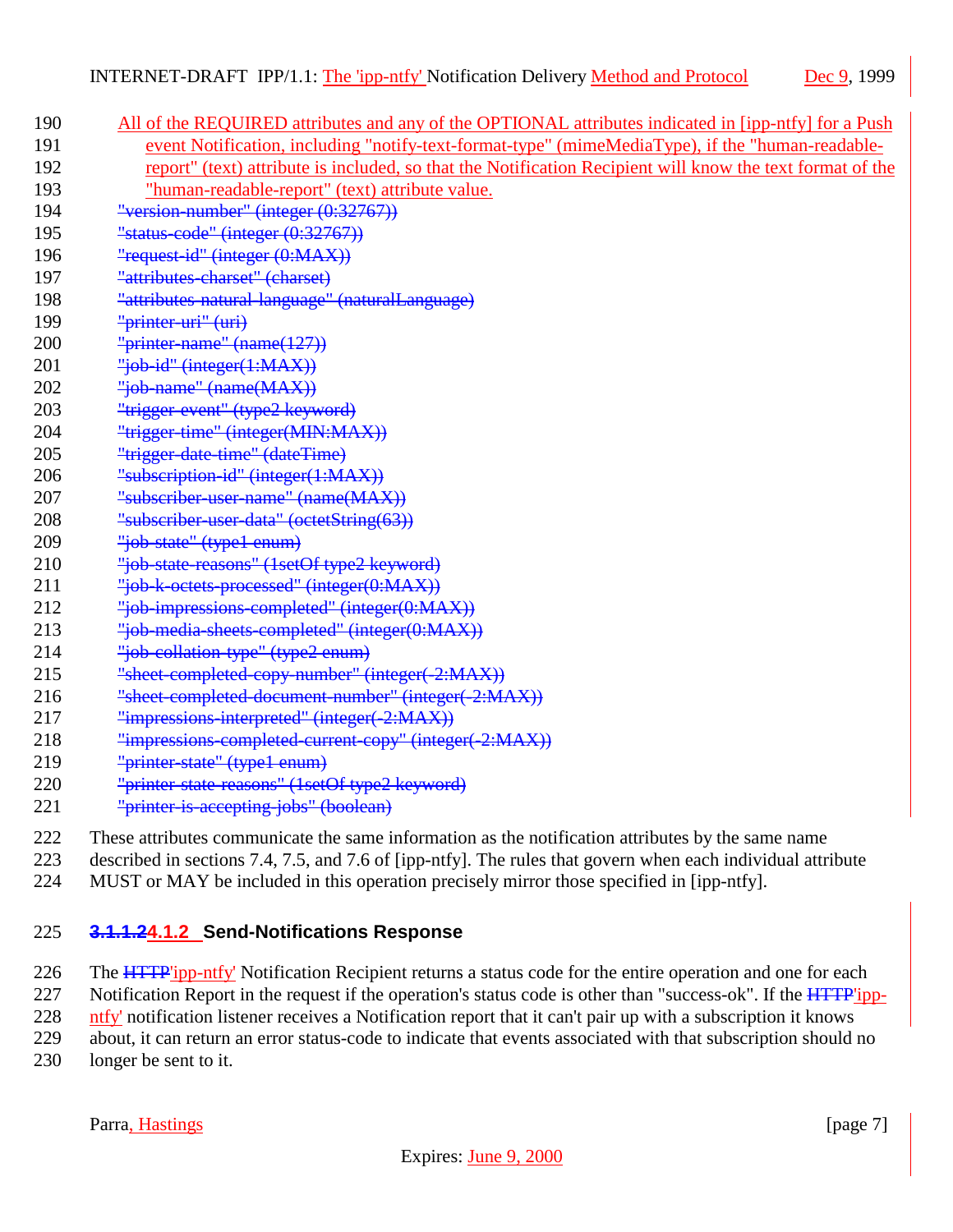- <span id="page-7-0"></span>Group 1: Operation Attributes
- Natural Language and Character Set:
- The "attributes-charset" and "attributes-natural-language" attributes ads defined in [rfc 2566] section 3.1.4.1.
- Group 2 to N: Notification Attributes
- "notification-report-status-code" (type2 enum)
- 237 Indicates whether the **HTTP**'ipp-ntfy' Notification listener-Recipient was able to consume the n-th Notification Report.
- 
- **4.2 HTTP Notification Protocol URI Scheme**
- The 'ipp-ntfy' event notification delivery method uses the 'ipp-ntfy' URI scheme in the "notify-recipients"
- attribute in the Subscription object in order to indicate the event notification delivery method defined in this
- document. The remainder of the URI indicates the host and address of the Notification Recipient that is to
- 243 receive the Send-Notification operation.
- REPEAT OF ISSUE 02 What should the scheme name be? Consider 'ipp-ntfy' a working title, until we 245 see several schemes. The 'ipp-get' delivery method is another example. Should the scheme name somehow include "notification", i.e., 'ntfy'? How about 'ipp-ntfy-send' or 'ipp-ntfy-push' and 'ipp-ntfy-get' or 'ipp-ntfy-247 pull' to go with the Send-Notifications and Get-Notifications operations, respectively?
- 
- ISSUE 2 *Should the URI scheme for this protocol be "http://", "ipp://", or something else like "ipp-*
- *ntfy://". If we intent this proposal to go to the IESG, something along the lines of the third option might be our only alternativ*e

## **5 Encoding of the Operation Layer**

- 252 The HTTP 'ipp-ntfy' event notification delivery method and protocol uses the same operation layer
- encoding model and syntax as IPP [ipp-pro] with two extensions:

#### **5.1 New attribute tag:**

- a) A new attribute tag is defined:
- 256 notification-reportgeneric-attributes-tag =  $%x07$ ; tag of 7
- **5.2 New status codes:**
- b) The following status codes are defined: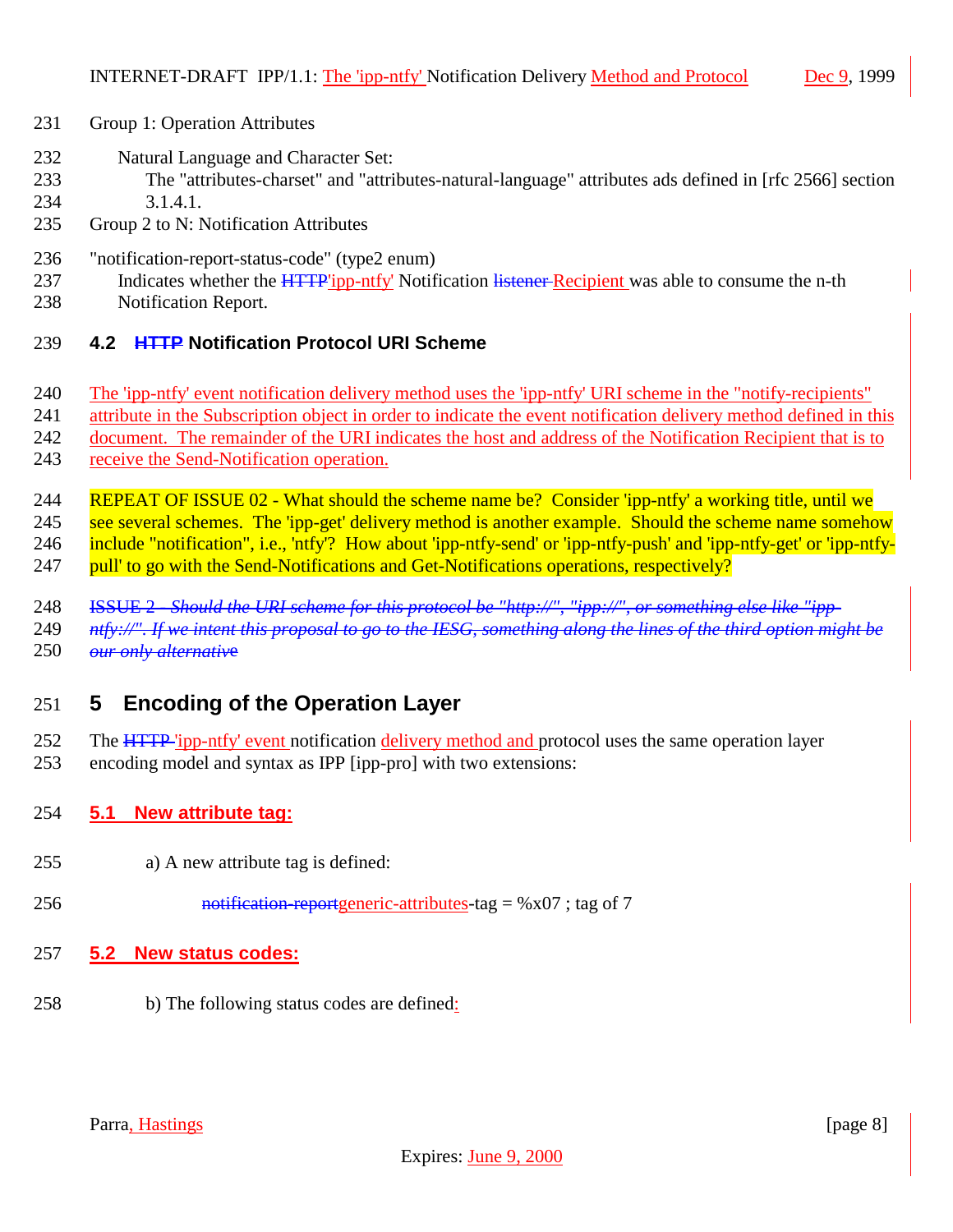#### <span id="page-8-0"></span>**5.2.1 0xYYYY - unknown-notification-recipient. (0xYYYY)**

- The Notification Recipient returns this status code in order to indicate that the intended Ultimate
- Notification Recipient is not known to the Notification Recipient.

#### **5.2.2 0xZZZZ - unable-to-delivery-notification-report (0xZZZZ)**

- The Notification Recipient returns this status code in ordre to indicate that it was unable to deliver the event
- Notification to the intended Ultimate Notification Recipient.

#### **5.2.3 successful-ok-but-cancel-subscription (0xXXXX)**

- The Notification Recipient indicates that it no longer wants to receive Notifications for this Subscription
- object. Therefore, the Subscription object is canceled. Note: this status code allows the Notification
- Recipient to cancel a Subscription object without having to be the owner of the Subscription object. Only
- the owner of the Subscription object can cancel a Subscription object using the Cancel-Subscription
- operation.

#### ISSUE 3 - Should we add a success status code, say, 'successful-ok-but-cancel-subscription' which requests that the subscription be canceled. Then the Notification Recipient can cancel a subscription that another party established even though the Notification Recipient is not 275 the owner of the Subscription.

276 The encoding for the Report-IPP-Send-Notification Request consists of:

| 277        |                                    |                        |
|------------|------------------------------------|------------------------|
| 278<br>279 | version-number                     | 2 byte                 |
| 280<br>281 | operation-id                       | 2 bytes                |
| 282<br>283 | request-id                         | 4 bytes                |
| 284<br>285 | operation-attributes-tag           | 1 byte                 |
| 286<br>287 | natural-language-attribute         | u bytes                |
| 288<br>289 | charset-attribute                  | v bytes                |
| 290<br>291 | target-attribute                   | w bytes                |
| 292<br>293 | notificationgeneric-attributes-tag | 1 byte                 |
| 294<br>295 | notification-attr-list             | 1 or more<br>  x bytes |
| 296<br>297 | end-of-attributes-tag   1 byte     |                        |
|            |                                    |                        |

- Where:
- *version-number* is made up of a major-version-number of %d1 and a minor-version-number of %d0 indicating the 1.0 version of the 'ipp-ntfy' event HTTP notification delivery method and protocol.

Parra, Hastings [page 9]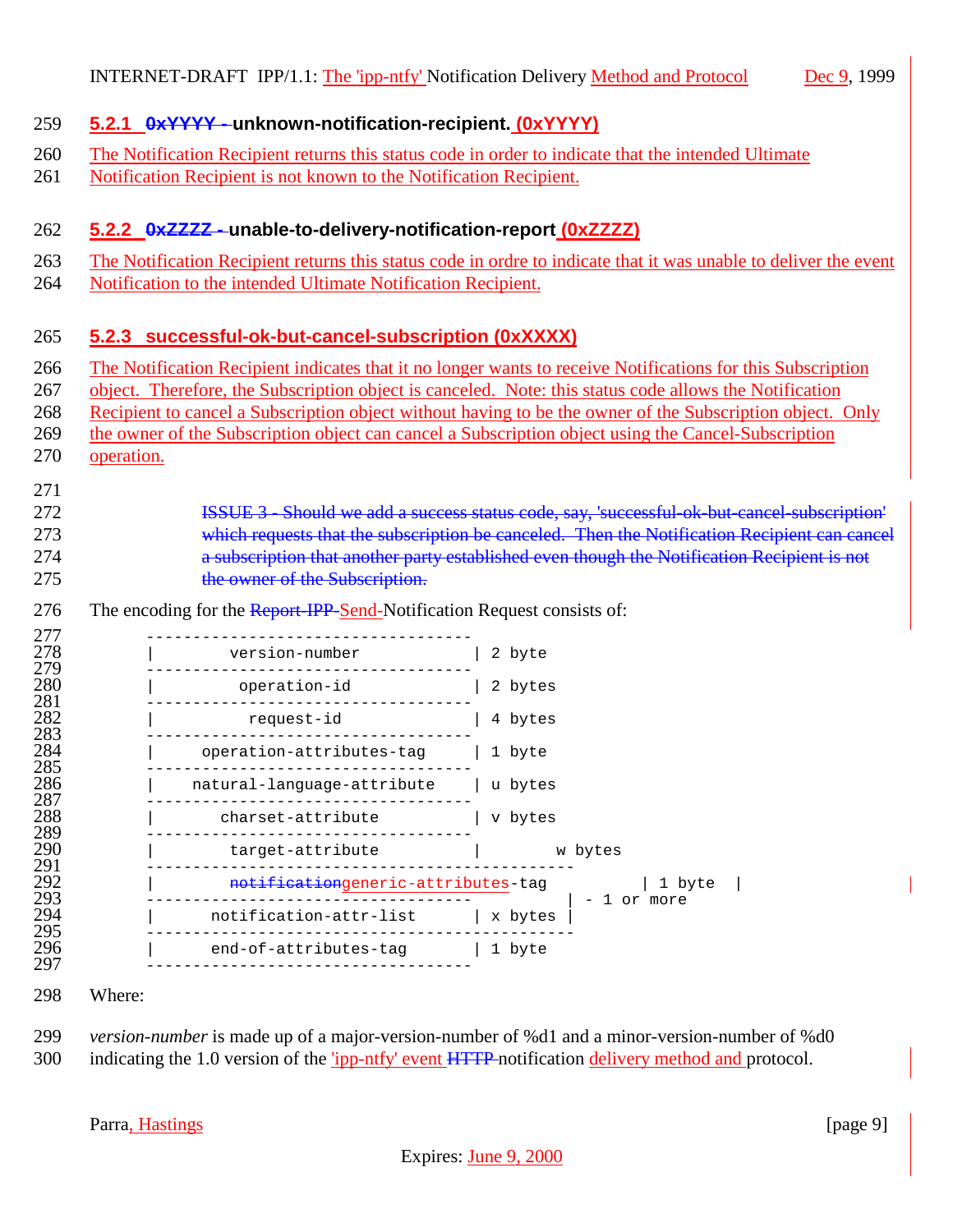### <span id="page-9-0"></span>INTERNET-DRAFT IPP/1.1: The 'ipp-ntfy' Notification Delivery Method and Protocol Dec 9, 1999

*operation-id*, in the 1.0 version of the protocol, can only be 0x00003, Report-IPPSend-Notification.

*request-id* is any 4 byte number provided by the notification source and must be matched by the notification

recipient in the corresponding response to a request. It assists the notification source in associating

operation responses with their corresponding requests. Note that this request id is independent of the

request id embedded in the notification report, which is opaque to the delivery method but assists the

notification recipient order and identity missing or duplicate notification reports.

 *operation-attribute tag, natural-language-attribute, charset-attribute, target-attribute, and end-of-attributes-tag* have the same syntax and semantics as in [ipp-pro].

 *notification-attr-list* contains a list of the attributes that make up a single notification (see section 2 above) encoded using the syntax specified in [ipp-pro].

| 312<br>313<br>314 | version-number                     | 2 byte  |                                                                                 |
|-------------------|------------------------------------|---------|---------------------------------------------------------------------------------|
| 315               | status-code                        | 2 bytes |                                                                                 |
| 316<br>317        | request-id                         | 4 bytes |                                                                                 |
| 318<br>319        | operation-attributes-tag           | 1 byte  |                                                                                 |
| 320<br>321        | natural-language-attribute         | u bytes | Not needed in 1.0                                                               |
| 322<br>323        | charset-attribute                  | v bytes | > <del><issue 4:="" del="" do="" we<=""><br/>want to keep it?&gt;</issue></del> |
| 324<br>325        | target-attribute                   | w bytes |                                                                                 |
| 326<br>327        | notificationgeneric-attributes-tag |         | 1 byte                                                                          |
| 328<br>329        | ntfy-status-code                   | 2 bytes | 1 or more                                                                       |
| 330<br>331        | end-of-attributes-tag              | 1 byte  |                                                                                 |
| 332               |                                    |         |                                                                                 |

The encoding for the Send-Notification Response consists of:

## **6 Encoding of Transport Layer**

- 334 HTTP/1.1 [rfc2616rfe2068] is the transport layer for this protocol.
- The operation layer has been designed with the assumption that the transport layer contains the following information:
- the URI of the target job or printer operation.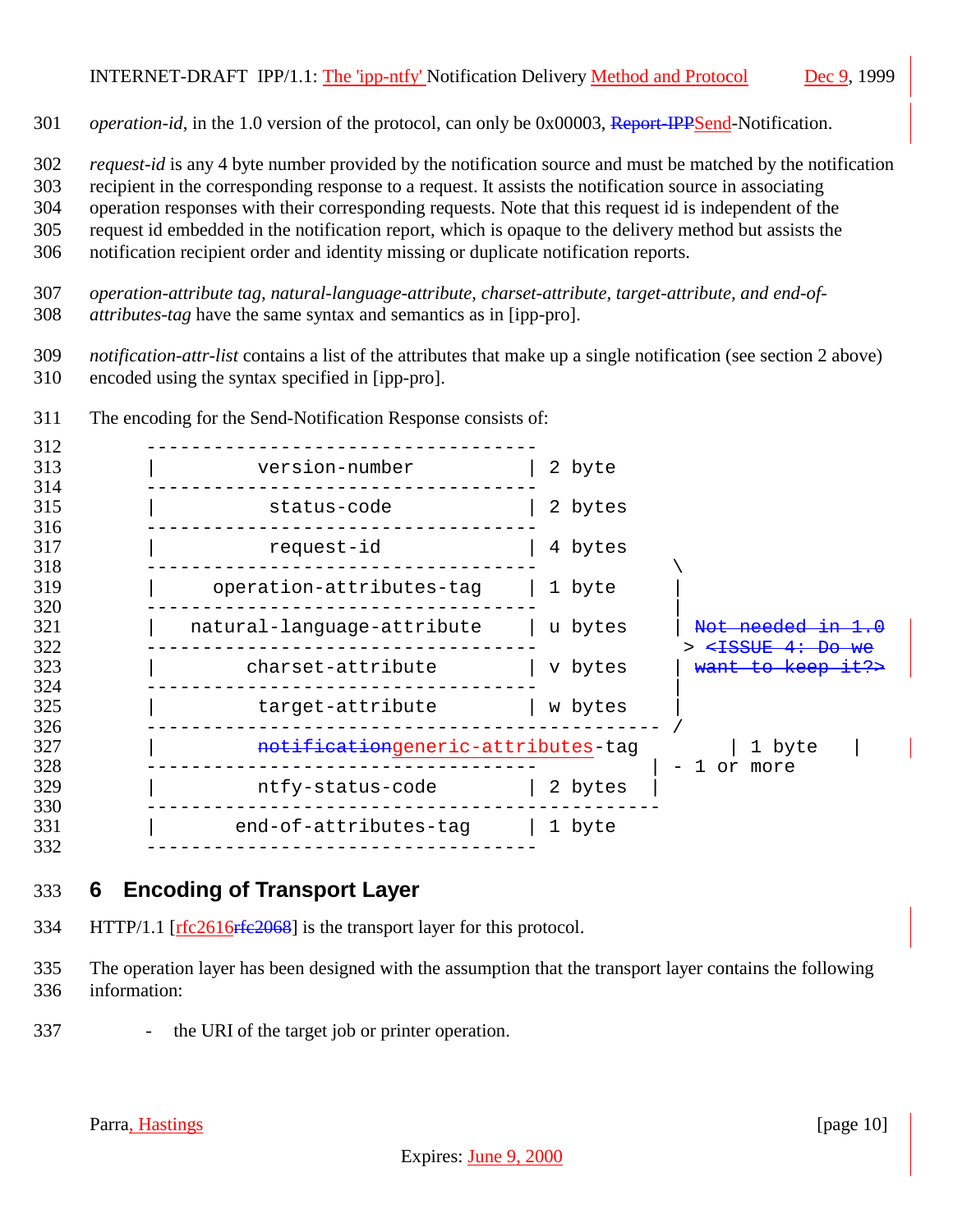- <span id="page-10-0"></span> - the total length of the data in the operation layer, either as a single length or as a sequence of chunks each with a length.
- 340 It is REQUIRED that an HTTP 'ipp-ntfy' Notification Recipient implementation support HTTP over the 341 IANA assigned Well Known Port XXX (the HTTP 'ipp-ntfy' notification protocol default port), though a notification recipient implementation MAY support HTTP over some other port as well.

 Each HTTP operation MUST use the POST method where the request-URI is the object target of the operation, and where the "Content-Type" of the message-body in each request and response MUST be "application/ipp-ntfy". The message-body MUST contain the operation layer and MUST have the syntax described in section 3, "Encoding of Operation Layer". An 'ipp-ntfy' HTTP Notification Source 347 implementation MUST adhere to the rules for a client described for HTTP1.1 [rfc2616rfe2068]. An 'ipp- ntfy' HTTP Notification Recipient implementation MUST adhere the rules for an origin server described for HTTP1.1 [rfc2616rfc2068].

- 350 An 'ipp-ntfy' HTTP Notification Source sends a response for each request that it receives. If a notification
- recipient detects an error, it MAY send a response before it has read the entire request. If the HTTP layer of
- the Notification Recipient completes processing the HTTP headers successfully, it MAY send an intermediate response, such as "100 Continue", with no notification data before sending the notification
- response. The 'ipp-ntfy' HTTP Notification Sources MUST expect such a variety of responses from
- notification recipients. For further information on HTTP/1.1, consult the HTTP documents
- 356 [rfc2616<del>rfc2068</del>].
- An 'ipp-ntfy' HTTP Notification Recipient (server) MUST support chunking for HTTP notification
- requests, and an 'ipp-ntfy' HTTP Notification Source (client) MUST support chunking for HTTP
- 359 notification responses according to HTTP/1.1[rfc2616<del>rfc2068</del>]. Note: this rule causes a conflict with non-
- compliant implementations of HTTP/1.1 that don't support chunking for POST methods, and this rule may
- cause a conflict with non-compliant implementations of HTTP/1.1 that don't support chunking for CGI scripts

## **7 IANA Considerations**

 IANA will be asked to register this 'ipp-ntfy' HTTP notification delivery scheme and protocol and will be 365 asked to assign a default port.

## **8 Internationalization Considerations**

 When the client requests Human Consumable form by supplying the "notify-text-format" operation attribute (see [ipp-ntfy]), the IPP Printer (or any Notification Service that the IPP Printer might be configured to use) supplies and localizes the text value of the "human-readable-report" attribute in the Notification according to the charset and natural language requested in the notification subscription.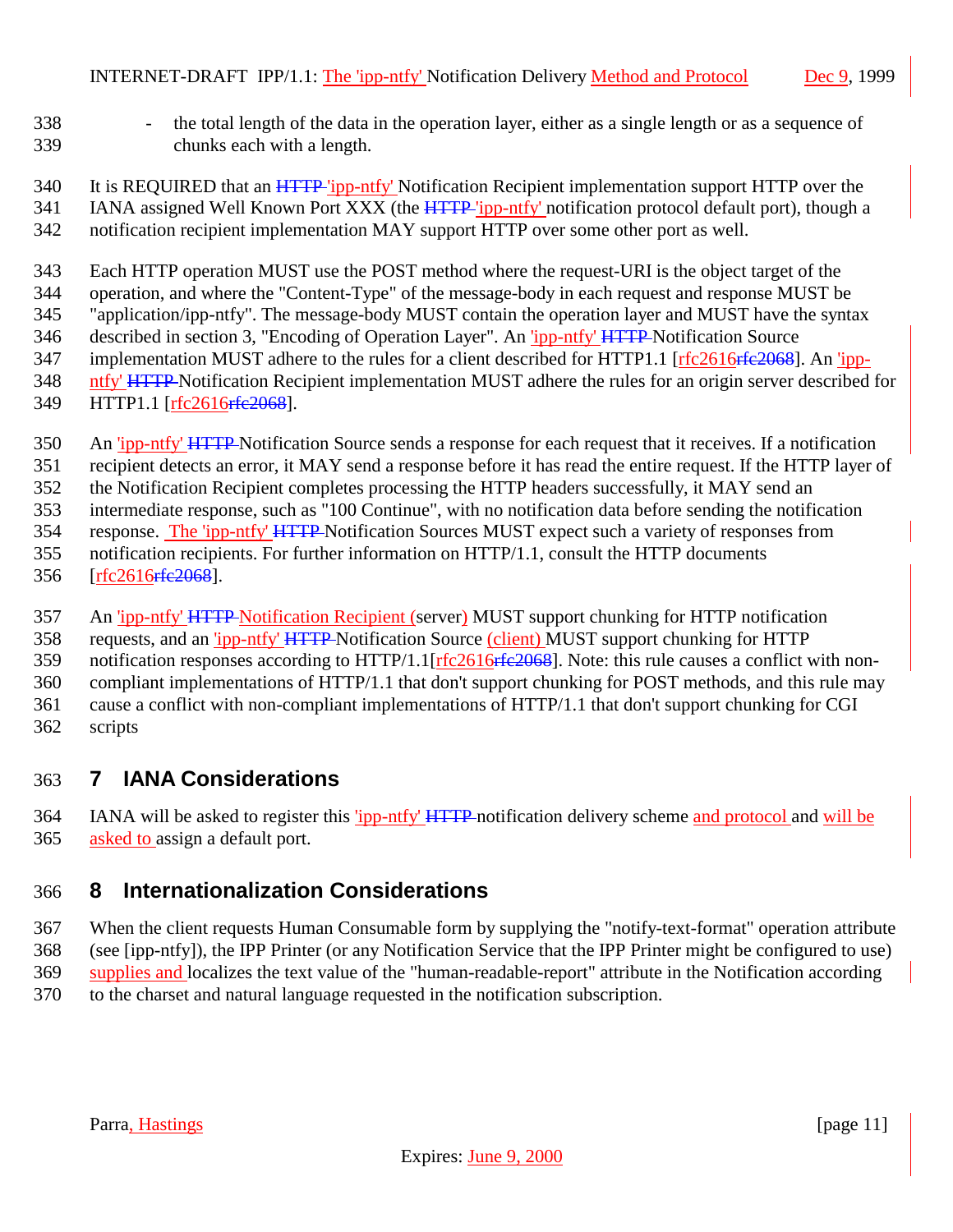## <span id="page-11-0"></span>371 **9 Security Considerations**

372 The IPP Model and Semantics document [ipp-mod] discusses high level security requirements (Client

373 Authentication, Server Authentication and Operation Privacy). Client Authentication is the mechanism by 374 which the client proves its identity to the server in a secure manner. Server Authentication is the mechanism

375 by which the server proves its identity to the client in a secure manner. Operation Privacy is defined as a

376 mechanism for protecting operations from eavesdropping.

377 If we add the 'successful-ok-but-cancel-subscription' (see ISSUE 3 in section [3\)](#page-7-0), then The Notification

378 Recipient can cancel unwanted Subscriptions created by other parties without having to be the owner of the

379 subscription by returning the 'successful-ok-but-cancel-subscription' status code in the Send-Notifications

380 response returned to the Notification Source.

## 381 **9.1 Security Conformance**

- 382 Notification Sources (client) MAY support :Digest Authentication [rfc2617]. If Digest Authentication is
- 383 supported, then MD5 and MD5-sess MUST be supported, but the Message Integrity feature NEED NOT be
- 384 supported.
- 385 **Digest Authentication [rfc2069]**.
- 386 -MD5 and MD5-sess MUST be implemented and supported.
- 387 The Message Integrity feature NEED NOT be used.

388 Notification Recipient (server) MAY support Digest Authentication [rfc2617]. If Digest Authentication is

389 supported, then MD5 and MD5-sess MUST be supported, but the Message Integrity feature NEED NOT be

- 390 supported.:
- 391 -Digest Authentication [rfc2069].
- 392 **-MD5 and MD5-sess MUST be implemented and supported.**
- 393 -The Message Integrity feature NEED NOT be used.
- 394 Notification Recipients MAY support TLS for client authentication, server authentication and operation
- 395 privacy. If a notification recipient supports TLS, it MUST support the
- 396 TLS\_DHE\_DSS\_WITH\_3DES\_EDE\_CBC\_SHA cipher suite as mandated by RFC 2246 [rfc2246]. All
- 397 other cipher suites are OPTIONAL. Notification recipients MAY support Basic Authentication (described
- 398 in HTTP/1.1 [rfc2616rfe2068]) for client authentication if the channel is secure. TLS with the above
- 399 mandated cipher suite can provide such a secure channel.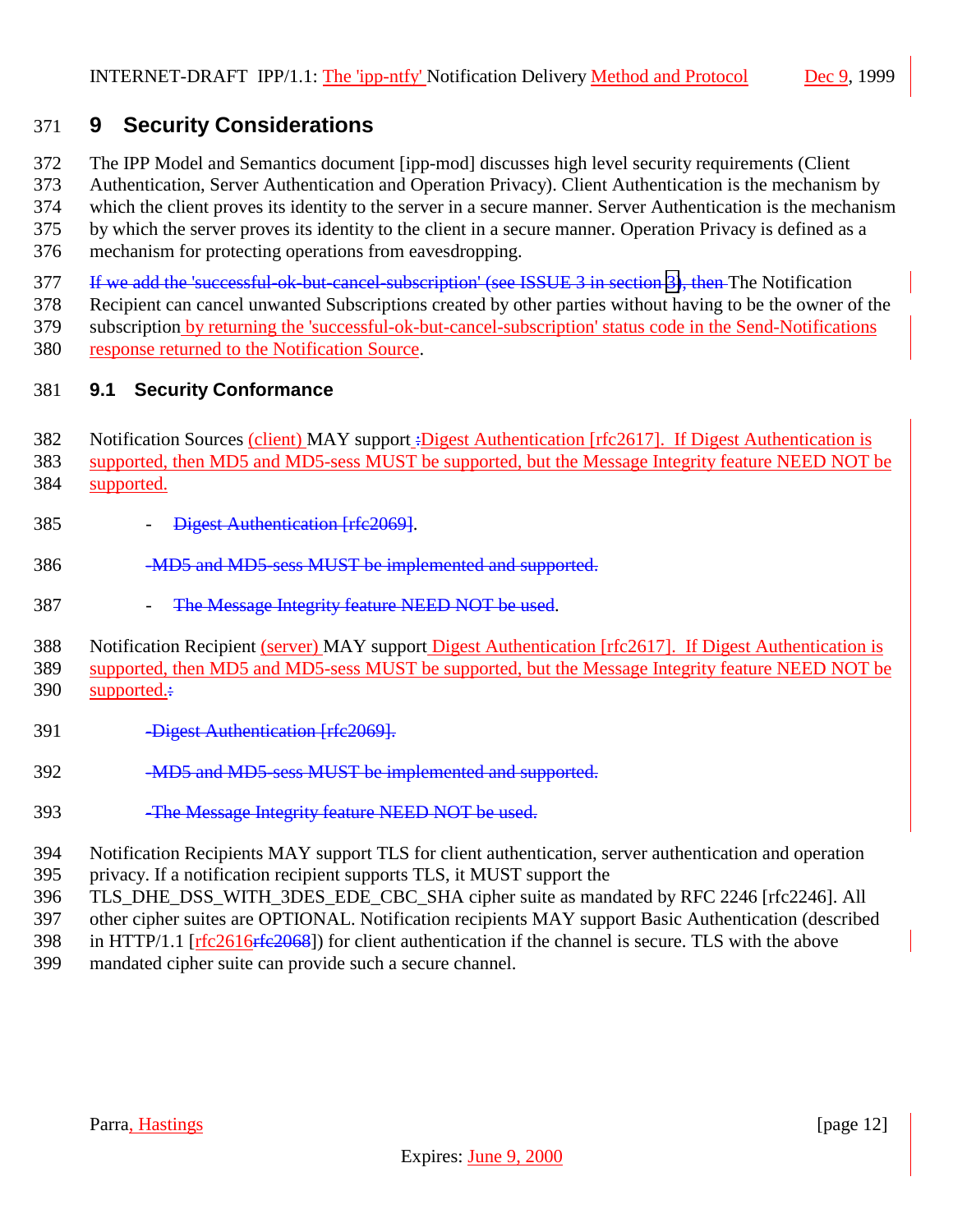<span id="page-12-0"></span>

| 400        | 10 References                                                                                                                                 |
|------------|-----------------------------------------------------------------------------------------------------------------------------------------------|
| 401        | [ipp-mod]                                                                                                                                     |
| 402        | R. deBry, T. Hastings, R. Herriot, S. Isaacson, P. Powell, "Internet Printing Protocol/1.0: Model and                                         |
| 403        | Semantics", <draft-ietf-ipp-model-v11-04.txt>, June, 1999.</draft-ietf-ipp-model-v11-04.txt>                                                  |
| 404        | [ipp-ntfy]                                                                                                                                    |
| 405        | Isaacson, S., Martin, J., deBry, R., Hastings, T., Shepherd, M., Bergman, R., "Internet Printing                                              |
| 406<br>407 | Protocol/1.1: IPP Event Notification Specification", <draft-ietf-ipp-not-spec-01.txt>, October 14,<br/>1999.</draft-ietf-ipp-not-spec-01.txt> |
| 408        | [ipp-pro]                                                                                                                                     |
| 409        | Herriot, R., Butler, S., Moore, P., Tuner, R., "Internet Printing Protocol/1.1: Encoding and                                                  |
| 410        | Transport", draft-ietf-ipp-protocol-v11-03.txt, June, 1999.                                                                                   |
| 411        | [rfc2026]                                                                                                                                     |
| 412        | S. Bradner, "The Internet Standards Process -- Revision 3", RFC 2026, October 1996.                                                           |
| 413        | <b>Frfe2068</b>                                                                                                                               |
| 414        | R. Fielding, et al, "Hypertext Transfer Protocol HTTP/1.1" RFC 2068, January 1997.                                                            |
| 415        | Ffc2566                                                                                                                                       |
| 416        | deBry, R., Hastings, T., Herriot, R., Isaacson, S., Powell, P., "Internet Printing Protocol/1.0: Model                                        |
| 417        | and Semantics", RFC 2566, April 1999.                                                                                                         |
| 418        | [rfc2616]                                                                                                                                     |
| 419        | R. Fielding, J. Gettys, J. Mogul, H. Frystyk, L. Masinter, P. Leach, T. Berners-Lee, "Hypertext                                               |
| 420        | Transfer Protocol - HTTP/1.1", RFC 2616, June 1999.                                                                                           |
| 421        | [rfc2617]                                                                                                                                     |
| 422        | J. Franks, P. Hallam-Baker, J. Hostetler, S. Lawrence, P. Leach, A. Luotonen, L. Stewart, "HTTP                                               |
| 423        | Authentication: Basic and Digest Access Authentication", RFC 2617, June 1999.                                                                 |
| 424        | <b>11 Author's Addresses</b>                                                                                                                  |
| 425        | Hugo Parra                                                                                                                                    |
| 426        | Novell, Inc.                                                                                                                                  |
| 427        | 122 E 1700 S                                                                                                                                  |
| 428        | Provo, UT 84606                                                                                                                               |
| 429        |                                                                                                                                               |
| 430<br>431 | Phone: 801-861-3307<br>Fax: 801-861-2517                                                                                                      |
|            |                                                                                                                                               |

- e-mail: hparra@novell.com
- 433<br>434
- **Tom Hastings** 435 Xerox Corporation
	- Parra, Hastings [page 13]